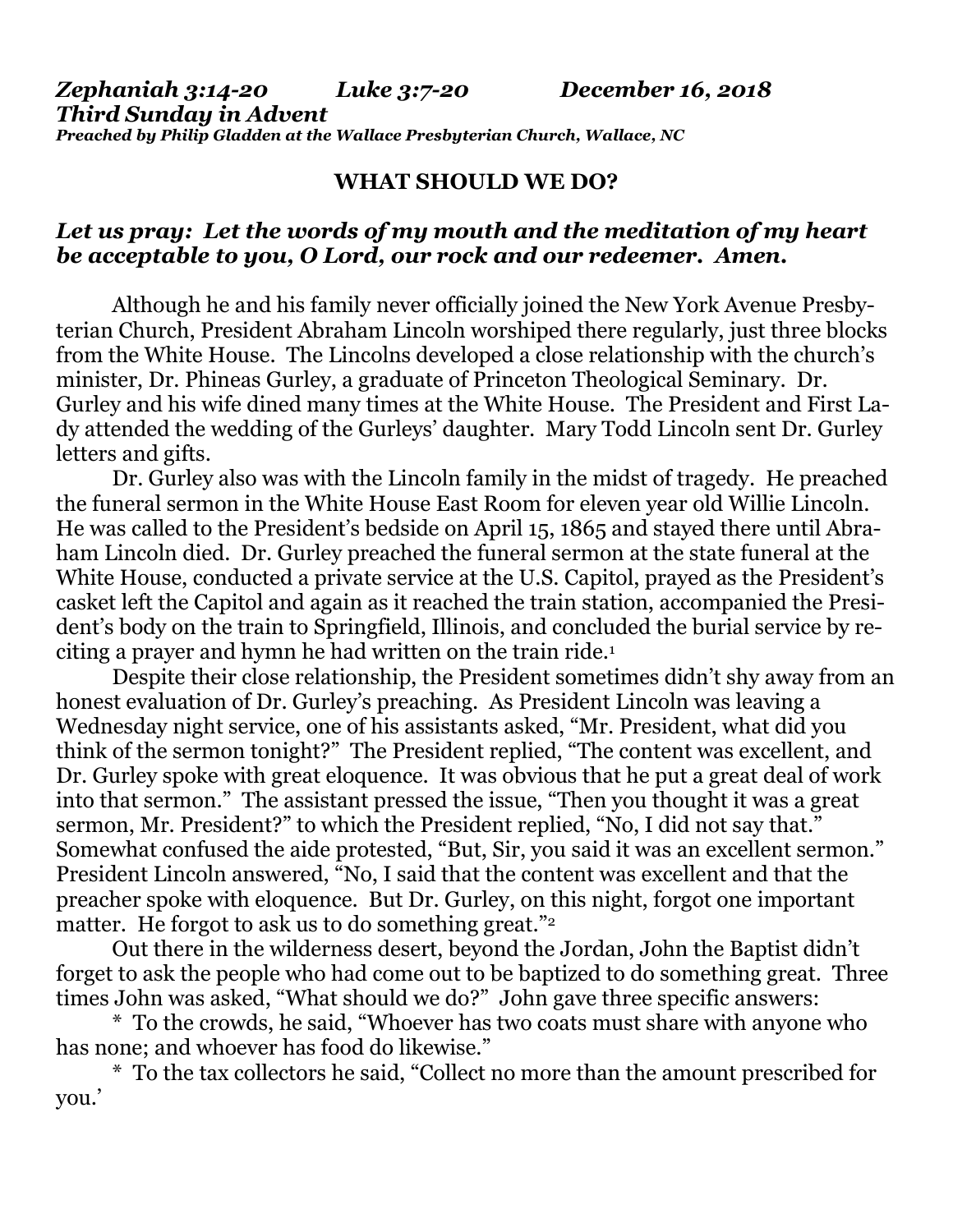\* To the soldiers he said, "Do not extort money from anyone by threats or false accusations, and be satisfied with your wages."

As one writer has put it, "There is much that can be said about this little [story, *sic.*}, but, more importantly, there is much that we must do if we listen to it."<sup>3</sup>

And it's not just here in John's instructions, but we find the same message scattered throughout the scriptures:

\* James 2:14-17: "What good is it, my brothers and sisters, if you say you have faith but do not have works? . . . If a brother or sister is naked and lacks daily food, and one of you says to them, 'Go in peace; keep warm and eat your fill,' and yet you do not supply their bodily needs, what is the good of that?"

\* 1 John 3:17: "How does God's love abide in anyone who has the world's goods and sees a brother or sister in need and yet refuses help?"

\* Matthew 5:3-11: "Blessed are the poor in spirit, for theirs is the kingdom of heaven. Blessed are those who mourn, for they will be comforted. Blessed are the meek, for they will inherit the earth. Blessed are those who hunger and thirst for righteousness, for they will be filled. Blessed are the merciful, for they will receive mercy. Blessed are the pure in heart, for they will see God. Blessed are the peacemakers, for they will be called children of God. Blessed are those who are persecuted for righteousness' sake, for theirs is the kingdom of heaven. Blessed are you when people revile you and persecute you and utter all kinds of evil against you falsely on my account. Rejoice and be glad, for your reward is great in heaven, for in the same way they persecuted the prophets who were before you."

\* Matthew 5:38-42: "If anyone strikes you on the right cheek, turn the other also; and if anyone wants to sue you and take your coat, give your cloak as well; and if anyone forces you to go one mile, go also the second mile."

\* Matthew 25:37-40: "Then the righteous will answer him, 'Lord, when was it that we saw you hungry and gave you food, or thirsty and gave you something to drink? And when was it that we saw you a stranger and welcomed you, or naked and gave you clothing? And when was it that we saw you sick or in prison and visited you?' And the king will answer them, 'Truly I tell you, just as you did it to one of the least of these who are members of my family, you did it to me.'"

Of course, all of these answers to the question "What should we do?" are summed up in the words of the prophet Micah. You can almost hear the people back then asking the same question about how to be God's people — "What should we do?" — "With what shall I come before the Lord, and bow myself before God on high? Shall I come before him with burnt offerings, with calves a year old? Will the Lord be pleased with thousands of rams, with ten thousands of rivers of oil? Shall I give my firstborn for my transgression, the fruit of my body for the sin of my soul?" Tell us, Lord, what should we do? And the prophet Micah answered, "He has told you, O mortal, what is good; and what does the Lord require of you but to do justice, and to love kindness, and to walk humbly with your God." (Micah 6:6-8)

Share your coat  $-$  be kind to other people  $-$  don't abuse your authority  $-$  practice what you preach — put your faith into action — help others when they need it — go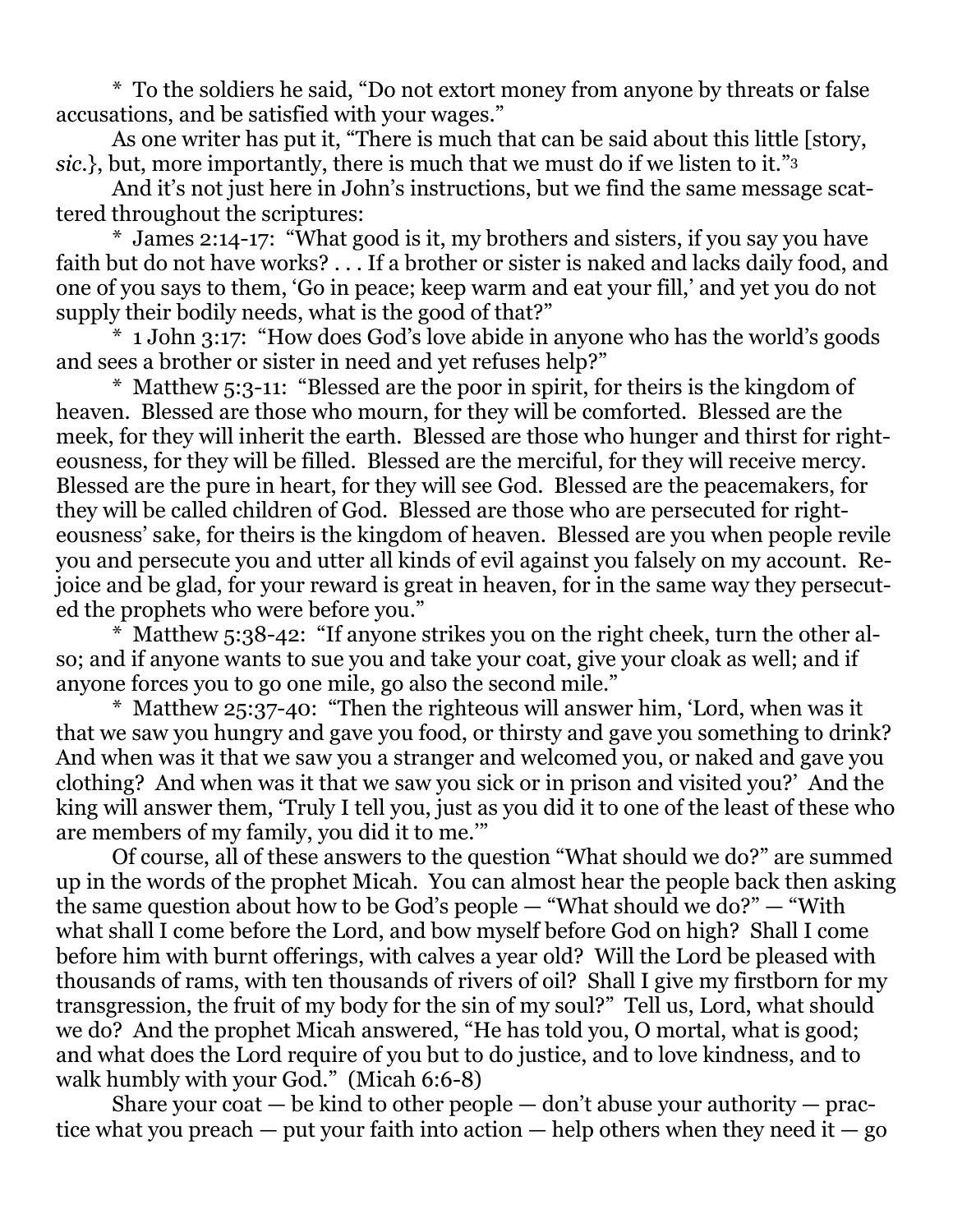the extra mile — give somebody a cup of cold water — welcome the stranger — drop in for a visit . . .

from the world's point of view, these might not seem much like something great. But from the kingdom of God's perspective, these simple acts of kindness and integrity and service *are* something great.

A couple of years ago I subscribed to a daily email called ". . . in the meantime," written by Lutheran pastor David Lose. In his blog from last Tuesday he wrote about John the Baptist telling the crowds in the wilderness what they should do to show they have truly repented. Here's what he had to say: "What I find extraordinary about this is how mundane, if not downright obvious, John's admonition proves. I mean, this is not rocket-science; indeed, it is the logic of the classroom and playground most of us first heard in kindergarten: share, be fair, don't bully. But if somewhat obvious, it is at least also within their reach. John does not tell the crowds to join him in the wilderness, he does not ask the tax-collectors to abandon or betray Rome, and he does not urge soldiers to a life of pacifism. Instead, he points them to the very places in which they already live and work, love and laugh, struggle and strive, and suggests that these places are precisely where God calls them to be, where God is at work in them and through them for the sake of the world."

Bringing John's early first century message in the wilderness to bear on our early twenty-first century lives, he goes on to say, "Perhaps this is the element of John's preaching we're called to model, point out all the places our people have a chance to live their faith here and now, amid a culture that without a doubt favors indulgence over compassion and self-expression over sacrifice, but that nevertheless provides countless opportunities to witness to God's commitment to meet us where we are, accept us as we are, and make good use of us to care for those around us."<sup>4</sup>

Last week we heard a roll call of the powerful political and religious leaders of Jesus' day, the ones who called the shots, the ones who maintained the status quo for their own benefit, the rulers who wanted to be remembered for doing something great, at least in the world's eyes. In that political and religious context, John came preaching his message of baptism and repentance and seemingly unimportant ways of living and acting, day in and day out.

But the life John described to the people who asked "What should we do?" is the kind of life God's kingdom people live. It's certainly the kind of life Jesus lived. And it's the kind of life we are called to live here and now, in this in-between time as we celebrate the first Advent of our Savior and await his second Advent in God's good time.

In John's preaching in the wilderness, in Jesus' Sermon on the Mount, in James' instructions to the early church, in Micah's words 2,800 years ago —the heart of the message on this third Sunday of Advent is humility before God and the way we treat one another. It has been said, "Repentance has to do with ethics, with action, with the Holy Spirit's compelling us to be God's hands and feet in the world — with attention to the needs of others rather than preoccupation with our own salvation."<sup>5</sup>

At Bible study on Wednesday morning, Tut Hall showed me a poem she had stuck in the front of her Bible. It is called "I Am a Christian" by Maya Angelou. When I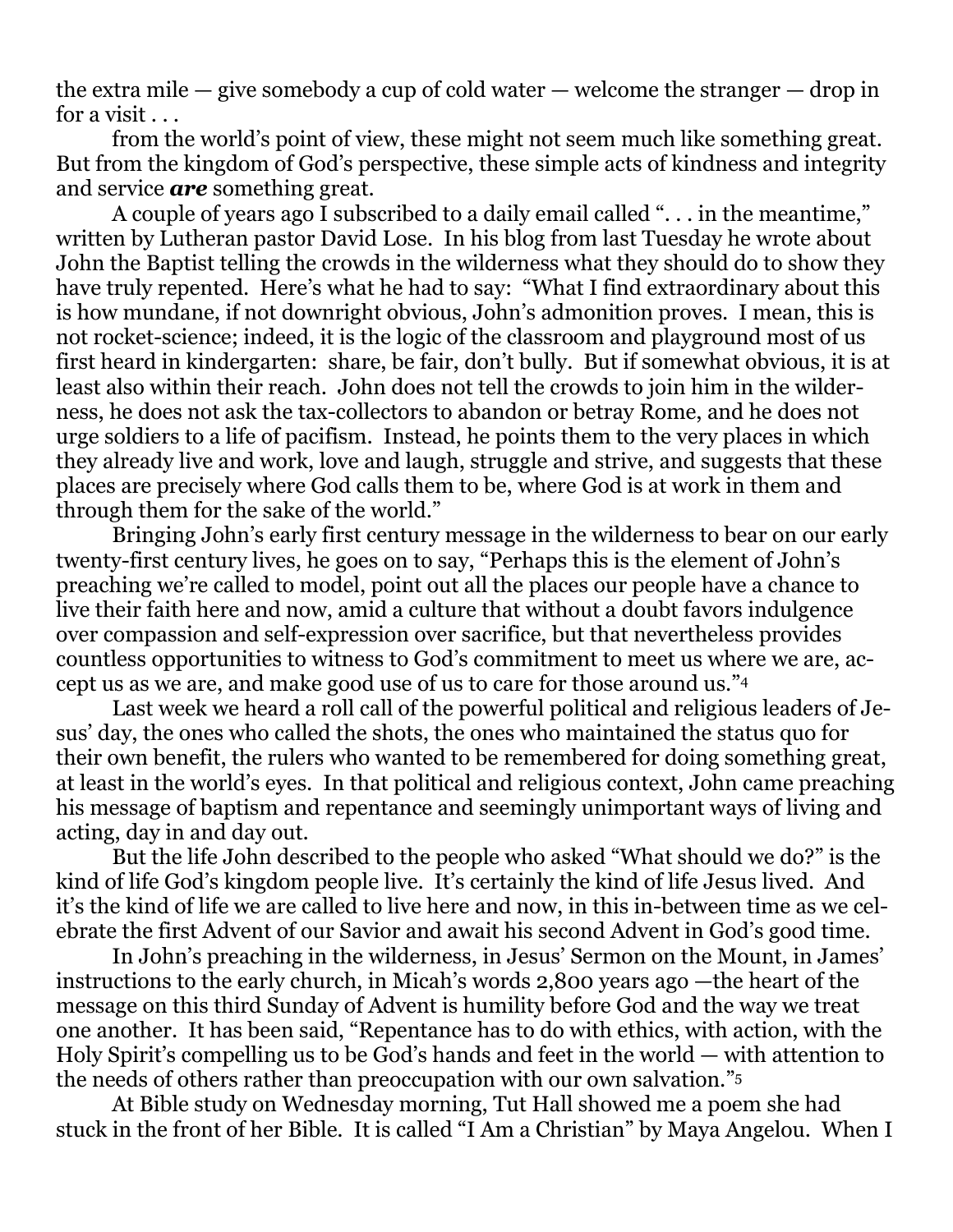researched the poem, I discovered that Maya Angelou didn't write the poem (she even made this clear on her website). Somehow her name got attached to a poem called "When I Say, 'I Am a Christian'" and the internet went wild with it. The original poem was actually written by a woman named Carol Wimmer in 1988.

According to Carol Wimmer, "I had begun to sense increasing societal resentment within American culture toward the attitude of self-righteousness that has been adopted by so many Christians. I knew such behavior was, and is, *a distortion* of Christianity. Thus, the sentiment of the poem was born out of my personal awareness of this distortion and the heartache it causes in society."

Here is the original version of the poem, "When I Say, "I Am a Christian'":

*When I say, "I am a Christian," I'm not shouting, "I've been saved!" I'm whispering, "I get lost! That's why I chose this way."*

*When I say, "I am a Christian," I don't speak with human pride. I'm confessing that I stumble — needing God to be my guide.*

*When I say, "I am a Christian," I'm not trying to be strong. I'm professing that I'm weak and pray for strength to carry on.*

*When I say, "I am a Christian," I'm not bragging of success. I'm admitting that I've failed and cannot ever pay the debt.*

*When I say, "I am a Christian," I don't think I know it all. I submit to my confusion asking humbly to be taught.*

*When I say, "I am a Christian," I'm not claiming to be perfect. My flaws are too visible, but God believes I'm worth it.*

*When I say, "I am a Christian," I still feel the sting of pain. I have my share of heartache which is why I seek His name.*

*When I say, "I am a Christian," I do not wish to judge. I have no authority — I only know I'm loved.*<sup>6</sup>

As I end this sermon, I don't want to be like Dr. Phineas Gurley at a Wednesday night service at the New York Avenue Presbyterian Church, and forget one important matter. I want to ask you to do something great. In this Advent season — and in every season — do justice, love kindness, walk humbly with your God. Be fair with one another. Be kind to the strangers in our midst. Put your faith into action. Produce fruit worthy of repentance.